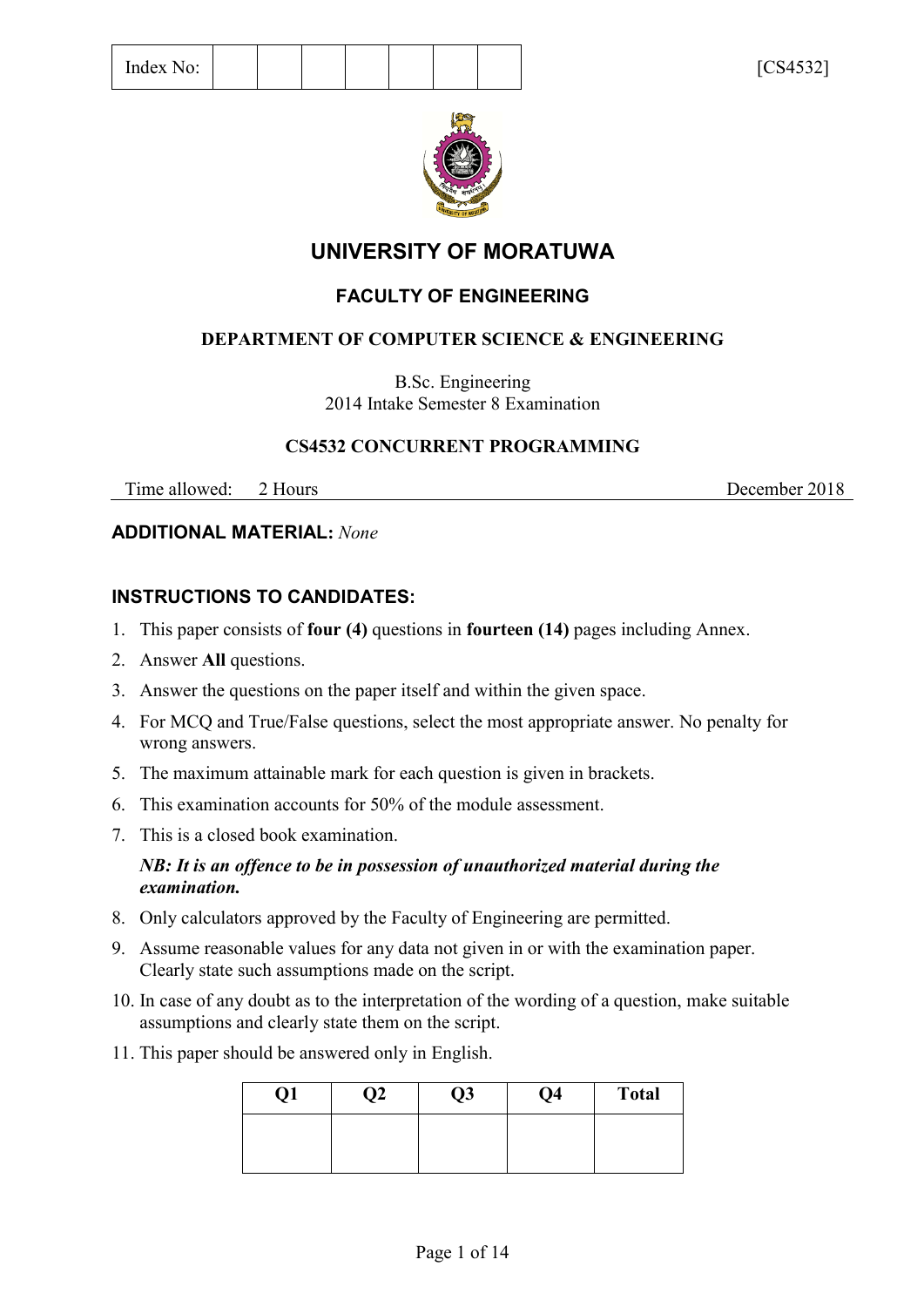| -<br>Index<br>No:<br>-------- |  |  |  |  |  |  |  | F C C A E 221<br>∼<br>UUTJJL<br>- |
|-------------------------------|--|--|--|--|--|--|--|-----------------------------------|
|-------------------------------|--|--|--|--|--|--|--|-----------------------------------|

### **Question 1 (25 marks)**

|      | Tick TRUE or FALSE. Give one sentence justification.                                                                                                                               |             | $[2 \times 4 \text{ marks}]$ |
|------|------------------------------------------------------------------------------------------------------------------------------------------------------------------------------------|-------------|------------------------------|
|      |                                                                                                                                                                                    | <b>True</b> | False                        |
| (i)  | Any mutual exclusion solution that satisfies Liveness Property also<br>satisfy Safety Property.                                                                                    |             |                              |
|      |                                                                                                                                                                                    |             |                              |
| (ii) | The maximum speedup achievable with $n$ processes while                                                                                                                            |             |                              |
|      | multiplying $m \times n$ and $n \times l$ matrices is ml.                                                                                                                          |             |                              |
|      |                                                                                                                                                                                    |             |                              |
| (iv) | Checkpoint and rollback always guarantee recovery from a deadlock.                                                                                                                 |             |                              |
|      |                                                                                                                                                                                    |             |                              |
|      |                                                                                                                                                                                    |             |                              |
| (v)  | While a Volatile variable in Java simplifies concurrent programming<br>(as it maintains only one copy in memory), it has lower write<br>performance compared to a static variable. |             |                              |
|      |                                                                                                                                                                                    |             |                              |
|      |                                                                                                                                                                                    |             |                              |
|      |                                                                                                                                                                                    |             |                              |

One of the biggest hurdles in scaling existing multi-threaded applications to benefit from larger number of computing elements provided by the GPUs and MPI is the need to re-write part of the code to fit those platforms. One alternative is to use a distributed Operating System (OS) that provides a single system view across multiple nodes. That way, an application would see a significant increase in the available number of cores/CPUs and just needs to create more threads to benefit from them. Suppose there is an idea to develop such a distributed OS to run existing multi-threaded applications without any code changes or recompilations.

(vi) While such a distributed OS could increase the speedup, additional overheads will be introduced due to message passing and coordination among nodes. Suppose this overhead is proportional to the sequential fraction of the application. Let the proportional factor be  $\lambda$ .

Propose a simple modification to the Amdahl's Law to accommodate such additional overheads introduced by the distributed OS. Justify your answer. [3 marks]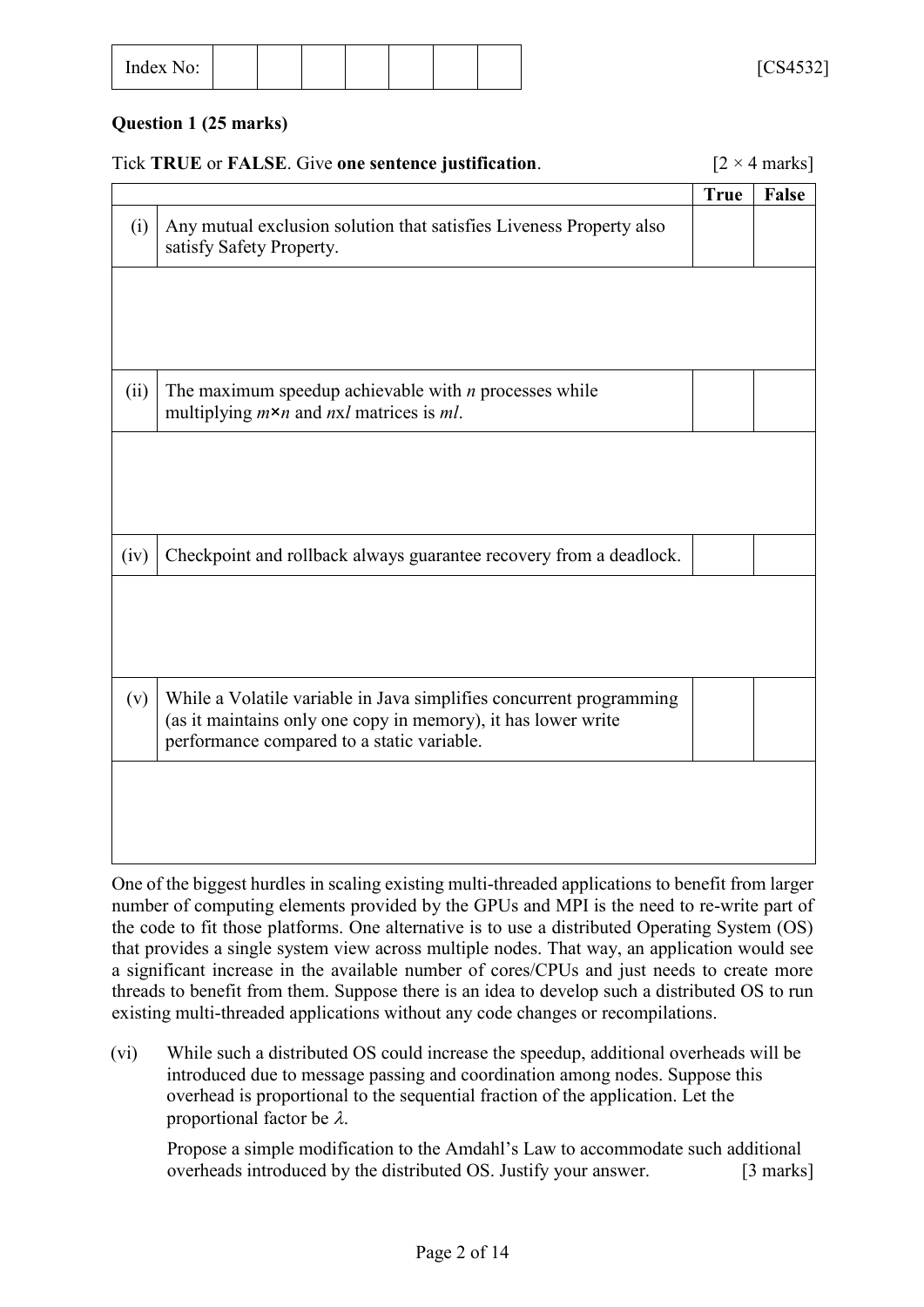| $\sim$<br>Index<br>$N\Omega$ .<br>10.<br>---------- |  |  |  |  |  |  |  | F C C A E 221<br>. .<br>UUTJJL<br>- |
|-----------------------------------------------------|--|--|--|--|--|--|--|-------------------------------------|
|-----------------------------------------------------|--|--|--|--|--|--|--|-------------------------------------|

Hint: Amdahl's law in the context of concurrent programming is given as  $1/(1-p +$  $p/n$ , where *n* is the number of processors and *p* is the fraction that can be parallelized.

(vii) Suppose a weather forecasting program that typically takes 18 hours to run is planning to use the proposed distributed OS. 30% of the weather forecasting program cannot be parallelized in terms of their contribution to the execution time. The remaining code is parallelized. How much time will be required to generate a weather forecast, if the proposed distrusted system uses 8 nodes each with 8 cores? Use the equation derived in section

(vi). Assume  $\lambda = 0.1$ . [3 marks]

(viii) How practical is to the achieve the speedup you obtained in question (vii)? Briefly discuss. [4 marks]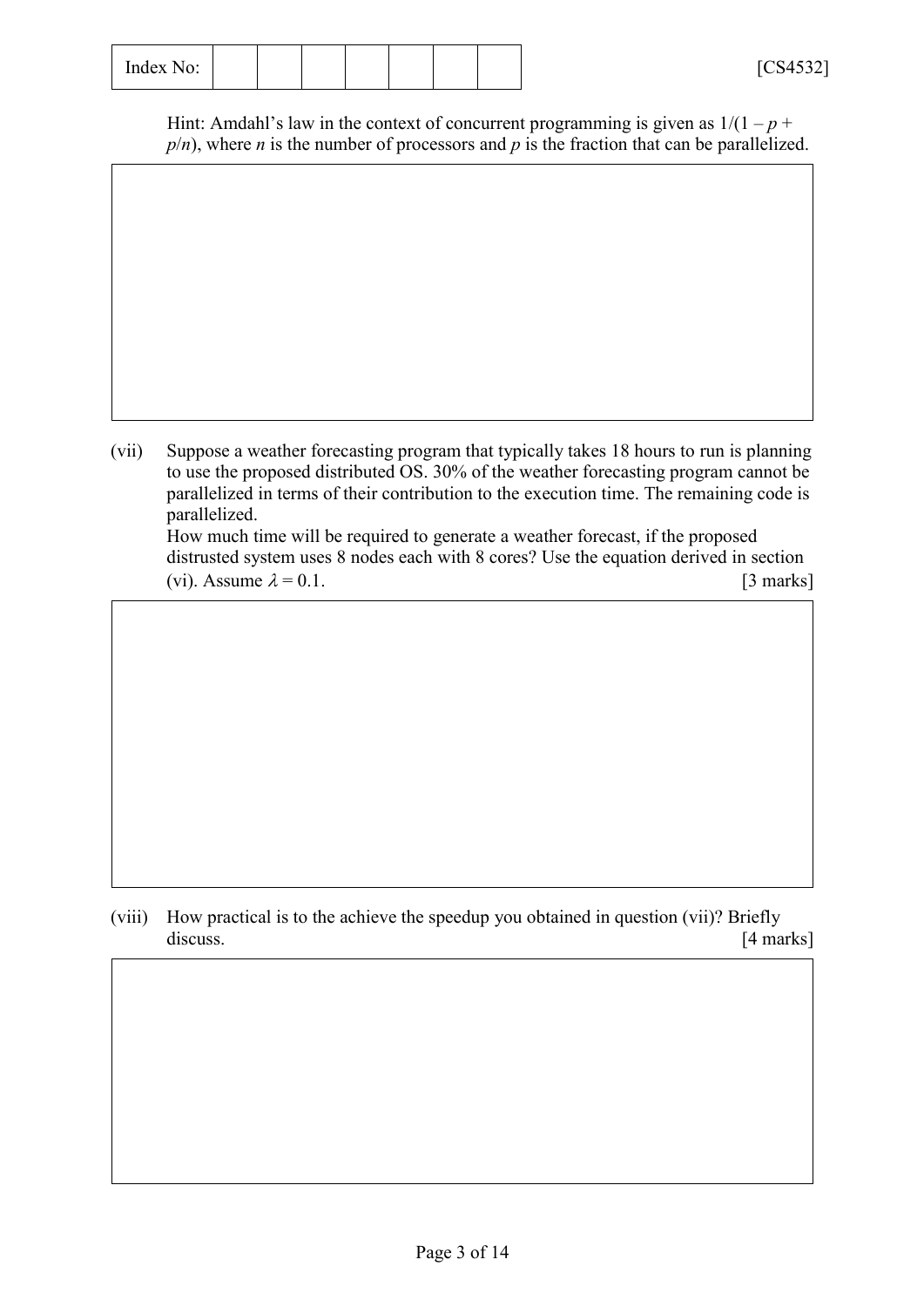| $\sim$ $\sim$<br>Index 1<br>No: |  |  |  |  |  |  |  | $F \cap C \cup F \cap D$<br>╲╩<br>CUTUZ 2<br>- |
|---------------------------------|--|--|--|--|--|--|--|------------------------------------------------|
|---------------------------------|--|--|--|--|--|--|--|------------------------------------------------|

(ix) OSs provide various concurrency primitives to make the implementations of mutual exclusion and synchronization easy (e.g., locks and semaphores). As existing applications may already use such primitives, it is important that the new distributed OS support those. Suppose you are assigned the task of developing a solution to emulate semaphores in the new OS. Outline a solution to provide the basic semaphore functionality (i.e., *up*() and *down*()) for the new distributed OS. [7 marks]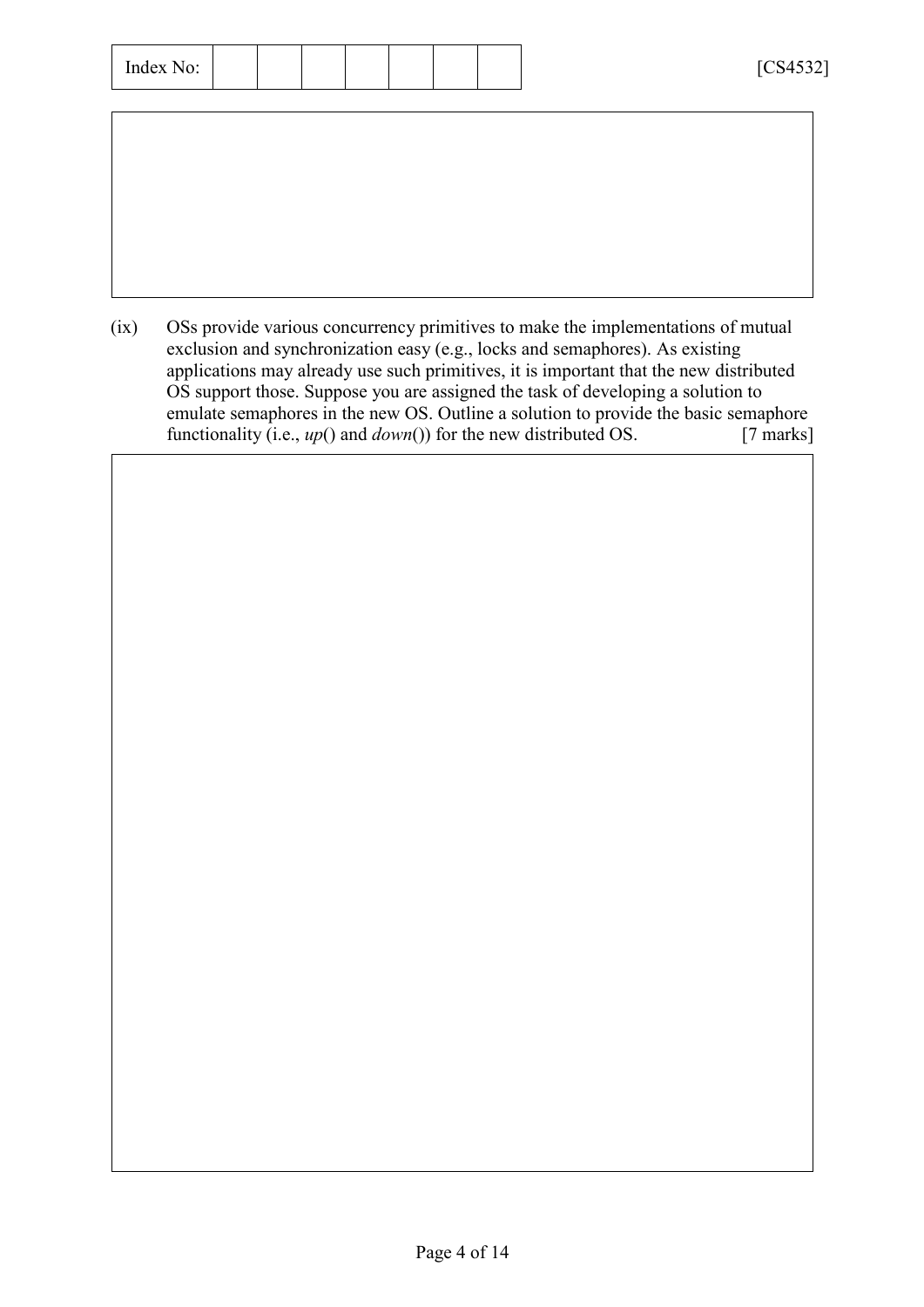| $\overline{\phantom{a}}$<br>Index No: |
|---------------------------------------|
|---------------------------------------|

### **Question 2 (25 marks)**

Consider the following 2 threads:

|                                   | int $v1 = 10$ ;<br>int $v2 = 20$ ;                       |
|-----------------------------------|----------------------------------------------------------|
| l Thread 1                        | Thread 2                                                 |
| $v1 = v1 - 5$ ;<br>$v2 = v2 + 5;$ | $\begin{cases} v2 = v2 - 2; \\ v1 = v1 + 2; \end{cases}$ |

(i) Can the final values be  $v1 = 5$ ,  $v2 = 23$ ? Justify your answer. [4 marks]

(ii) Can the final values be  $v1 = 5$ ,  $v2 = 25$ ? Justify your answer. [4 marks]

(iii) Following is an implementation of the producer-consumer problem with an unbounded buffer. Modify the program to work with a bounded buffer of size 10. Add additional statements and use arrows to indicate where they need to be added to the existing code. [3 marks]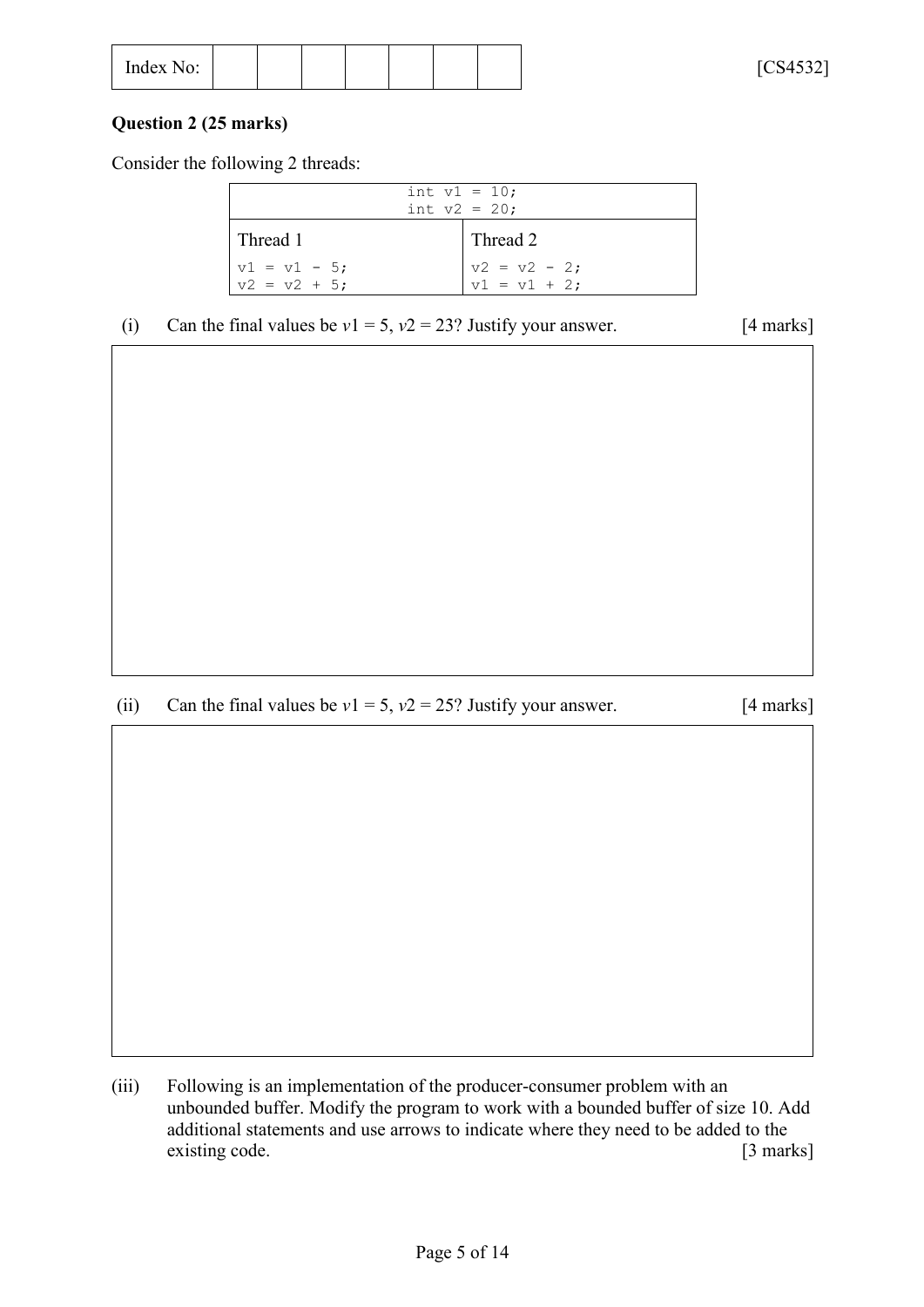| - -<br>$\overline{\phantom{a}}$<br>Index<br>No.<br>$\mathbf{H} \mathbf{u} \mathbf{v}$ $\mathbf{A} \mathbf{v} \mathbf{v}$ |  |  |  |  |  |  |  | F C C A E 221<br>.<br>$\overline{\phantom{a}}$<br>ັ<br>- |
|--------------------------------------------------------------------------------------------------------------------------|--|--|--|--|--|--|--|----------------------------------------------------------|
|--------------------------------------------------------------------------------------------------------------------------|--|--|--|--|--|--|--|----------------------------------------------------------|

| $mutes = Semaphore(1)$  |                       |  |  |  |  |  |  |
|-------------------------|-----------------------|--|--|--|--|--|--|
| $items = Semaphore(0)$  |                       |  |  |  |  |  |  |
|                         |                       |  |  |  |  |  |  |
| Producer:               | Consumer:             |  |  |  |  |  |  |
| $item = producedItem()$ | items.wait()          |  |  |  |  |  |  |
| mutes.walk()            | mutes.wait()          |  |  |  |  |  |  |
| buffer.add(item)        | $item = buffer.get()$ |  |  |  |  |  |  |
| mutex.signal()          | mutex.signal()        |  |  |  |  |  |  |
| items.signal()          | consumeItem(item)     |  |  |  |  |  |  |
|                         |                       |  |  |  |  |  |  |

A monitor implementation for handling a warehouse is given below. Warehouse keeps track of quantities of each item in a map named *items*. Items can be added to the warehouse using the *addItems*() method. Items can be taken from the warehouse using the *getItems*() method. If the required quantity from the specified item is available, requested quantity will be removed from the *items* map. If not, caller is blocked until the request is fulfilled.

Conditional variable (i.e., *newItems*) has a *signalAll*() method, which unblocks all currently blocking threads on that variable. Although all waiting threads are unblocked, only one of them (chosen randomly) can acquire the monitor and run inside monitor methods at a given time.

```
Monitor warehouse {
```
}

```
condition newItems;
Map<string, int> items = new HashMap();
function getItems(string item, int quantity) {
      boolean fulfilled = false;
      while (!fulfilled) {
            int count = items.get(item);
            if (count >= quantity) { 
                  items.put(item, (count - quantity));
                  fulfilled = true;
            } else {
                 newItems.wait();
            }
      }
}
function addItems(string item, int quantity) {
                 int count = items.get(item);
      items.put(item, (count + quantity));
      newItems.signalAll();
}
```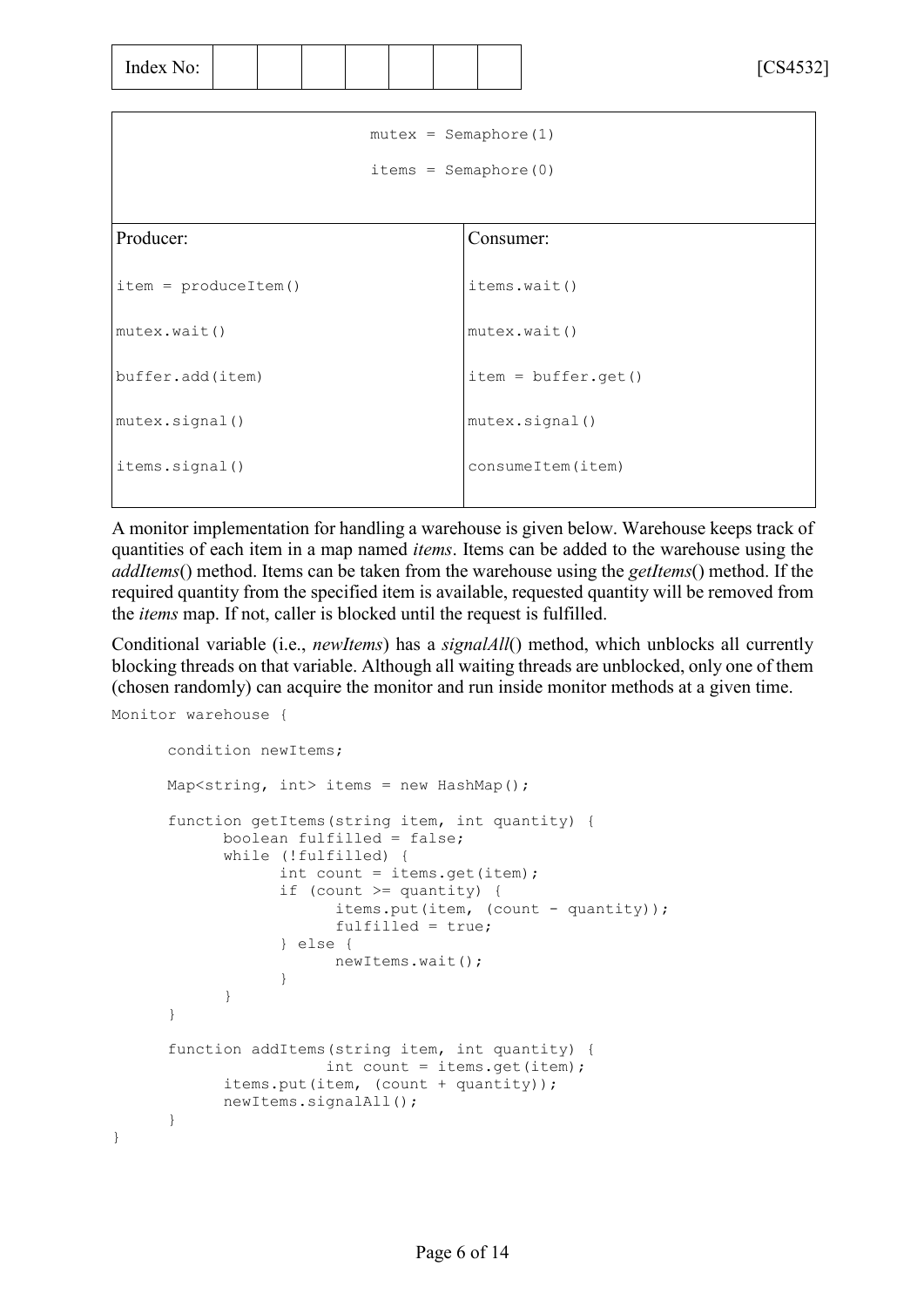| $\sim$ $\sim$<br>Index J<br>No: |  |  |  |  |  |  |  | $F \cap C \cup F \cap D$<br>84.<br>CUTUZ 2<br>- |
|---------------------------------|--|--|--|--|--|--|--|-------------------------------------------------|
|---------------------------------|--|--|--|--|--|--|--|-------------------------------------------------|

# (iv) Tick **TRUE** or **FALSE**. Give **one sentence justification**. [2 × 4 marks]

|     |                                                                                                                                      | <b>True</b> | False |
|-----|--------------------------------------------------------------------------------------------------------------------------------------|-------------|-------|
| (a) | The proposed monitor implementation can work with any number of<br>threads who may call <i>addItem</i> and <i>getItem</i> functions. |             |       |
|     |                                                                                                                                      |             |       |
|     |                                                                                                                                      |             |       |
|     |                                                                                                                                      |             |       |
| (b) | The proposed monitor implementation is based on busy waiting.                                                                        |             |       |
|     |                                                                                                                                      |             |       |
|     |                                                                                                                                      |             |       |
|     |                                                                                                                                      |             |       |
| (c) | The proposed monitor algorithm satisfies mutual exclusion.                                                                           |             |       |
|     |                                                                                                                                      |             |       |
|     |                                                                                                                                      |             |       |
|     |                                                                                                                                      |             |       |
| (d) | The proposed monitor algorithm can cause a deadlock.                                                                                 |             |       |
|     |                                                                                                                                      |             |       |
|     |                                                                                                                                      |             |       |
|     |                                                                                                                                      |             |       |

Threads T1, T2, and T3 run the code given below. R1, R2, and R3 are non-preemptible resources that require mutually exclusive access. Each thread has run up to the point indicated by current.

| Thread T1:                                                                            | Thread T2:                                                                                                         | Thread T3:                                                                             |
|---------------------------------------------------------------------------------------|--------------------------------------------------------------------------------------------------------------------|----------------------------------------------------------------------------------------|
| Acquire R1<br>current<br>------<br>position<br>Acquire R3<br>Release R1<br>Release R3 | Acquire R2<br>Acquire R3<br>---------- current<br>position<br>Acquire R1<br>Release R2<br>Release R3<br>Release R1 | Acquire R3<br>current.<br>------<br>position<br>Acquire R2<br>Release R3<br>Release R2 |
|                                                                                       |                                                                                                                    |                                                                                        |

## (v) Model above situation using a resource allocation graph. [3 marks]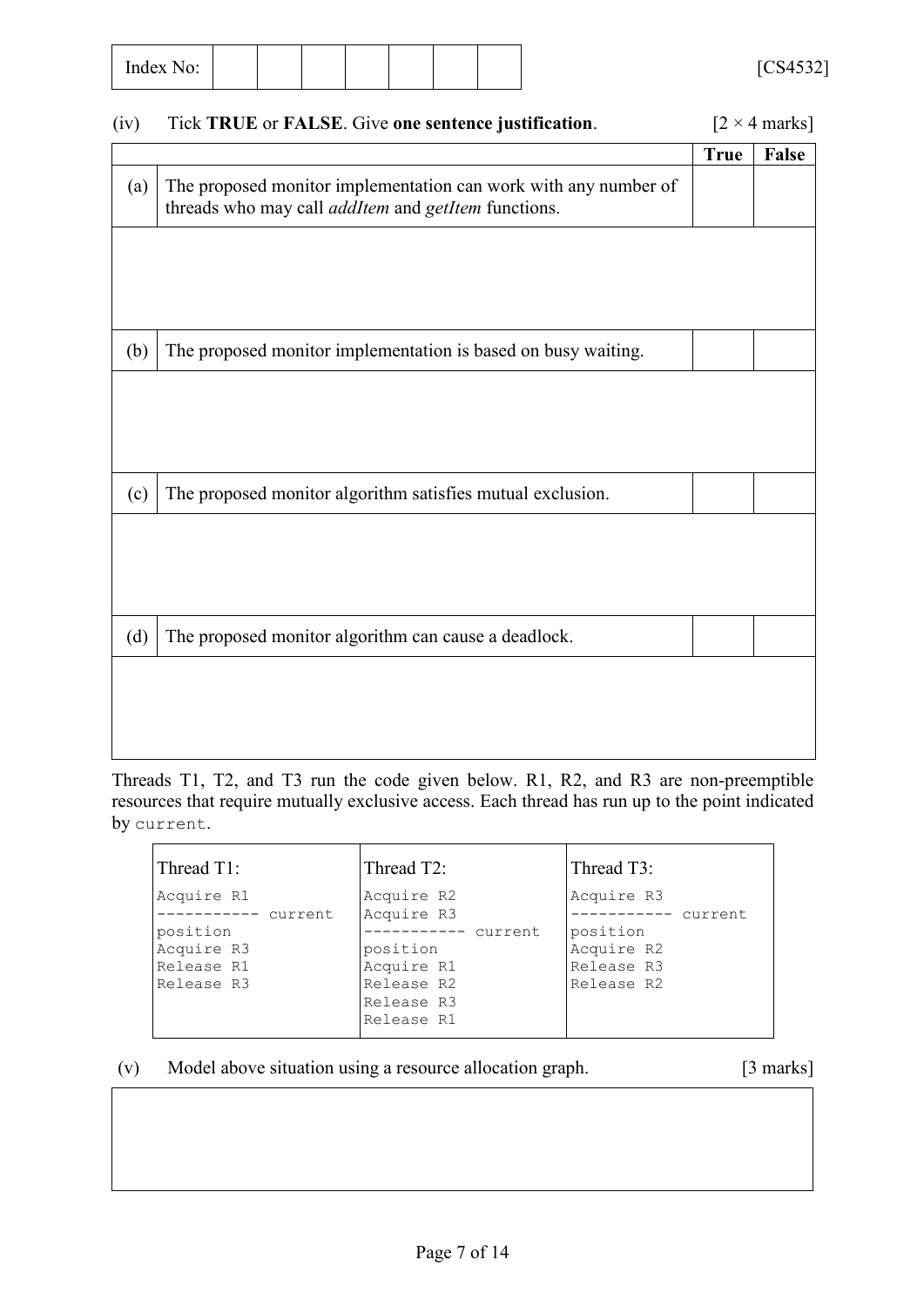|  |  |  | FCTA F221<br>◡◡⊤◡◡∠<br>- |
|--|--|--|--------------------------|
|  |  |  |                          |

(vi) Propose a method to prevent the deadlock in this code. [3 marks]

### **Question 3 (25 marks)**

Assume that you must write a program to check spellings in large documents. Program should perform the following steps:

- Read step: Read documents from the hard disk
- Spell check step: Underline misspelled words
- Upload step: Upload the processed document to a file server over a network.

On average reading a 100 MB document takes 10 seconds. Underlining misspelled words of a 1 MB document fragment takes 1 second. Uploading a 100 MB document takes 15 seconds.

Both reading and uploading documents to/from the file server are I/O intensive. Spell checking is CPU intensive. Assume that operating system and other background task overheads on CPU cores are negligible and memory is unlimited. Further assume that no hardware optimizations are available in the CPU and a CPU core runs one instruction at a time.

(i) If we have to process a large number of documents, propose a solution to efficiently run this program by combining concurrency patterns as appropriate. [3 marks]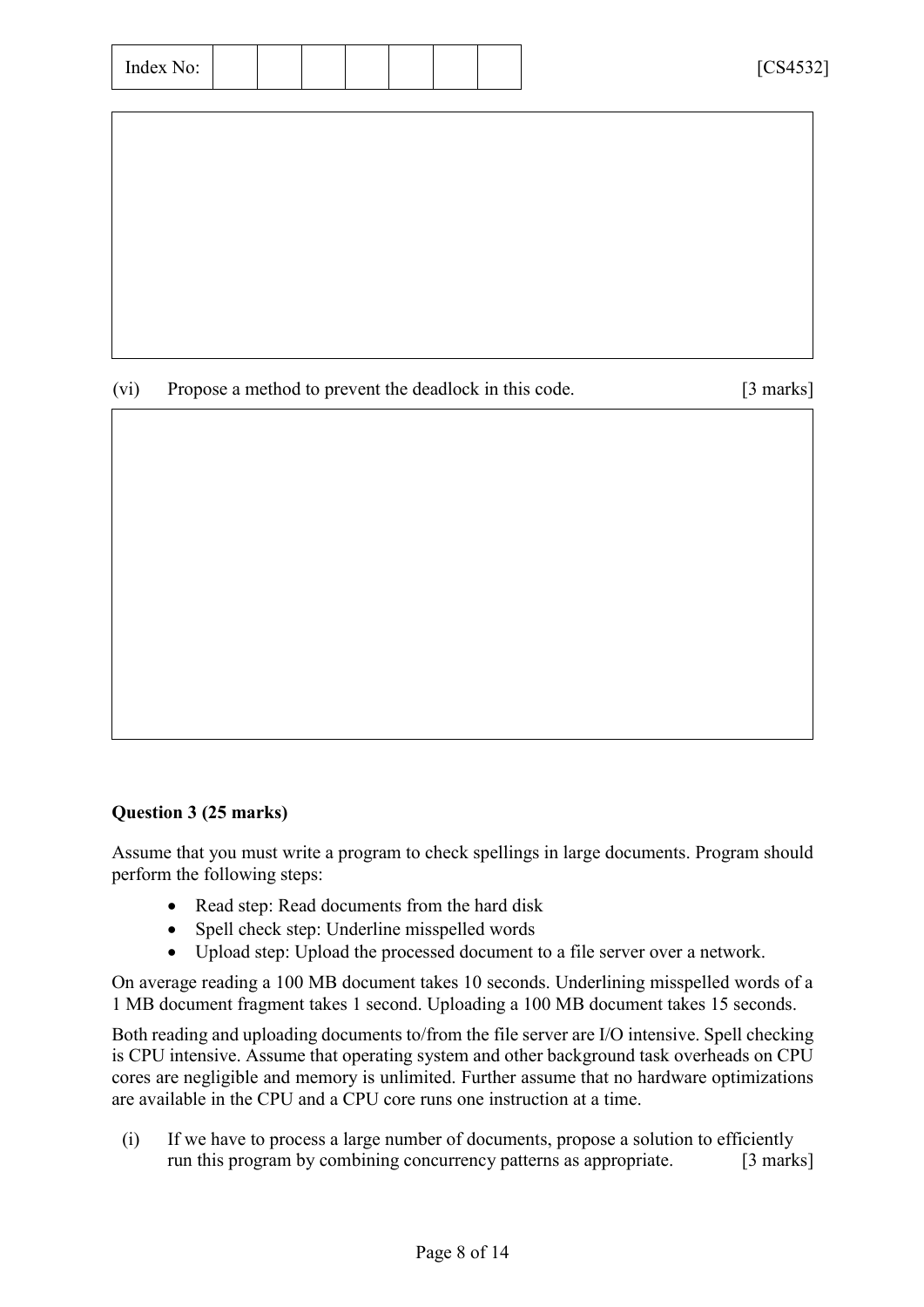| Index No: |
|-----------|
|-----------|

| (ii) | If all 3 steps are performed on a single 100 MB document, calculate the total time |                                 |
|------|------------------------------------------------------------------------------------|---------------------------------|
|      | required to complete the program. Briefly show calculation steps.                  | $\lceil 3 \text{ marks} \rceil$ |

(iii) Calculate the minimum time required to complete all 3 steps on a single 100 MB document using a 4-core processor? Show calculation steps. [3 marks]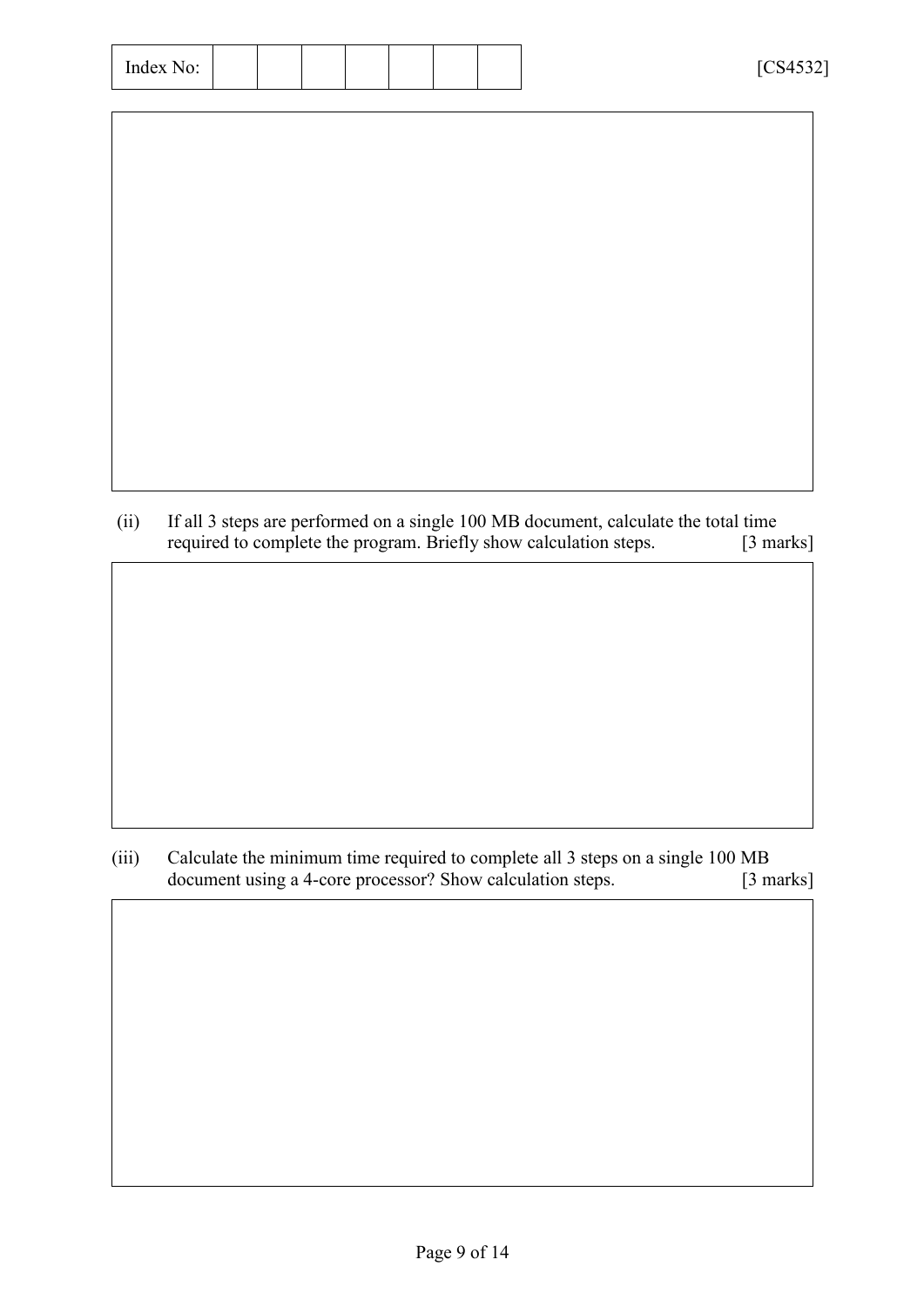(iv) What is the best speedup you can gain based on the concurrency pattern proposed in section (i) for 2 files, compared to section (ii)? Discuss. [3 marks]

Intel Optane is a non-volatile memory technology introduced to further extend the memory hierarchy by bridging the speed gap between RAM and Hard Disk. However, specialized motherboards are needed to connect Optane chips. Optane shows the highest speedup in gaming applications.

Suppose Intel licenses the technology to company *OX* to build the Optane chips while license to build motherboards is given to companies *MY* and *MZ*. 3 OEM vendors HP, Dell, and Asus are planning to sell gaming PCs based on Optane technology. However, as the technology is new production by *OX*, *MY*, and *MZ* is limited. Suppose Optane chips are released to OEMs as a batch of 100 chips while *MY* and *MZ* release motherboards as batch of 50 each. Each batch is released once in every 3 days. Given all components it takes another day to release a batch of 50 gaming PCs. Alternatively, 3 OEMs are rushing to introduce Optane-based gaming PCs as the customers may lose the interest if products are not available in the market.

(v) Using an example, explain a scenario where none of the 3 OEMs will be able to release a new batch of gaming PCs at least before 7 days. [3 marks]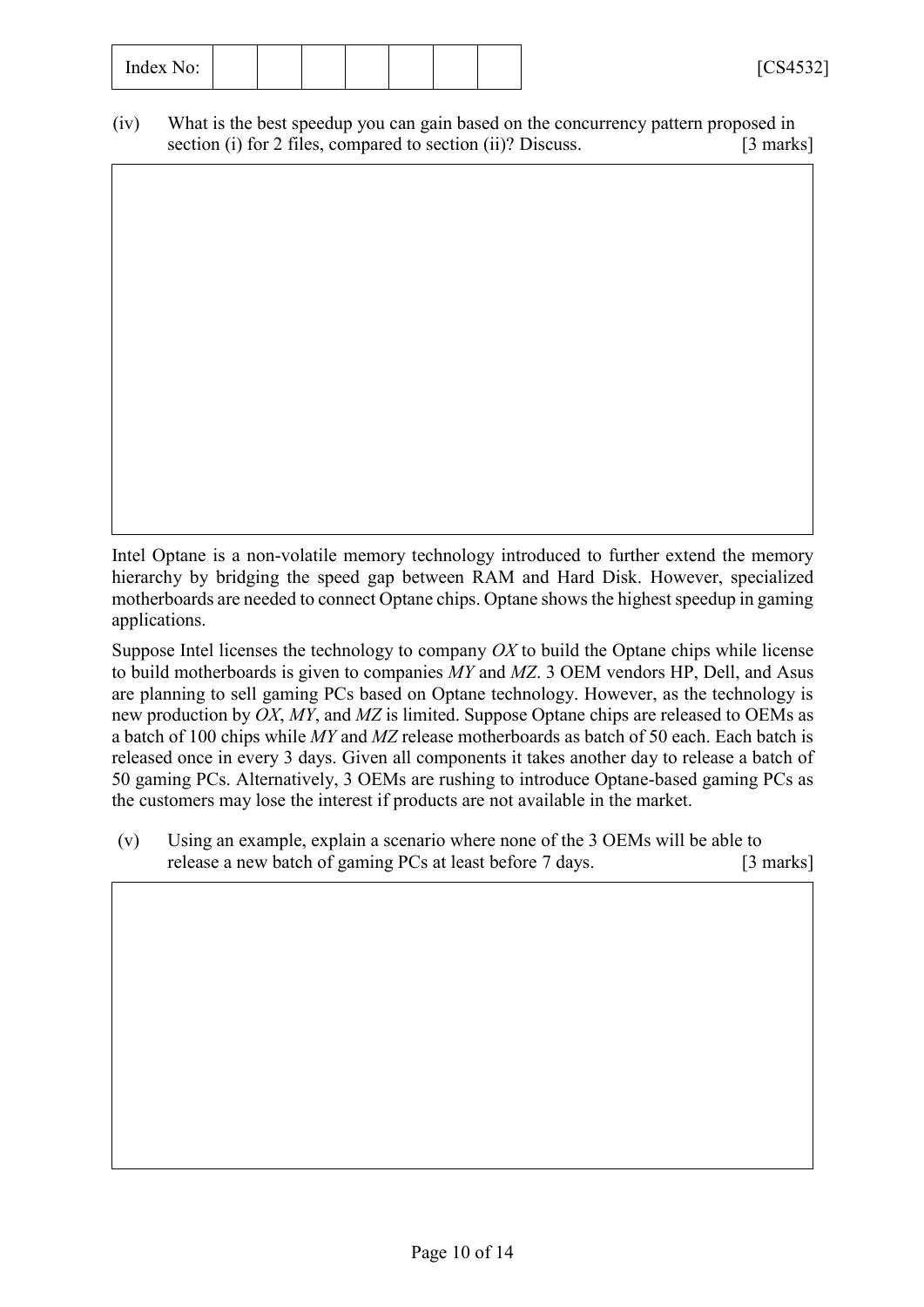| $\mathbf{r}$<br>$\sim$ $\sim$<br>Index No: |  |  |  |  |  |  |  | TCRA<br>94.<br>CUTUZ 2<br>- |
|--------------------------------------------|--|--|--|--|--|--|--|-----------------------------|
|--------------------------------------------|--|--|--|--|--|--|--|-----------------------------|

(vi) Outline a semaphore-based solution that guarantees at least one of the 3 OEMs will be able to release a batch of gaming PCs after 4 days. [10 marks]

| OX: |       | My/MZ: |       |
|-----|-------|--------|-------|
| HP: | Dell: |        | Asus: |
|     |       |        |       |

### **Question 4 (25 marks)**

Exponential function is given as:

$$
e^{x} = \sum_{k=0}^{\infty} \frac{x^{k}}{k!} = 1 + x + \frac{x^{2}}{2} + \frac{x^{3}}{6} + \frac{x^{4}}{24} + \cdots
$$

(i) "*Regardless of whether we use PThreads, OpenMP, CUDA, or MPI balancing the load among multiple threads/nodes is a difficult problem*." Do you agree or disagree with this statement? Justify. [3 marks]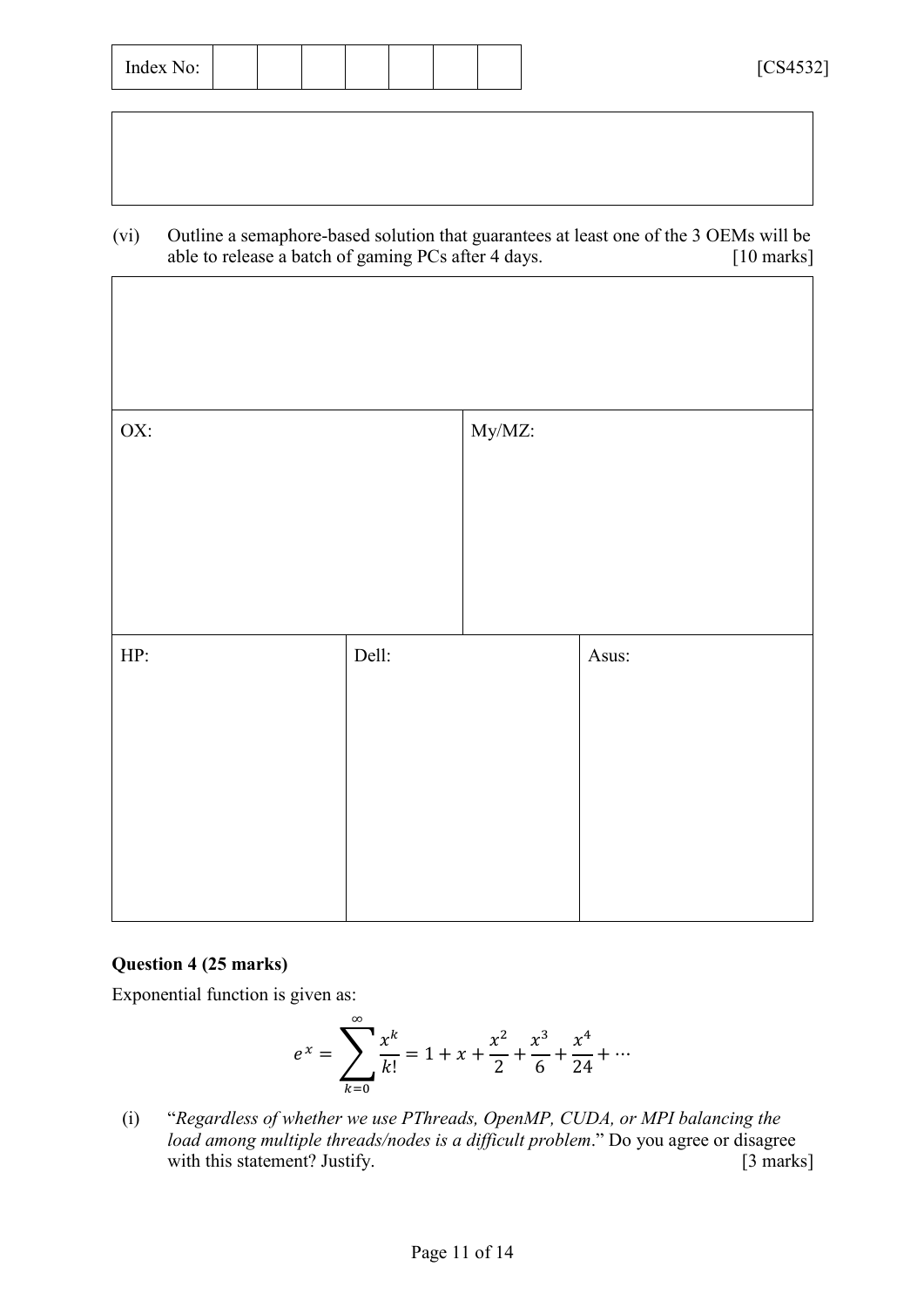| Index No: |
|-----------|
|-----------|

(ii) Outline CUDA-based solution to estimate  $e$  (i.e.,  $x = 1$ ) using first one million numbers in the sequence. [11 marks] numbers in the sequence.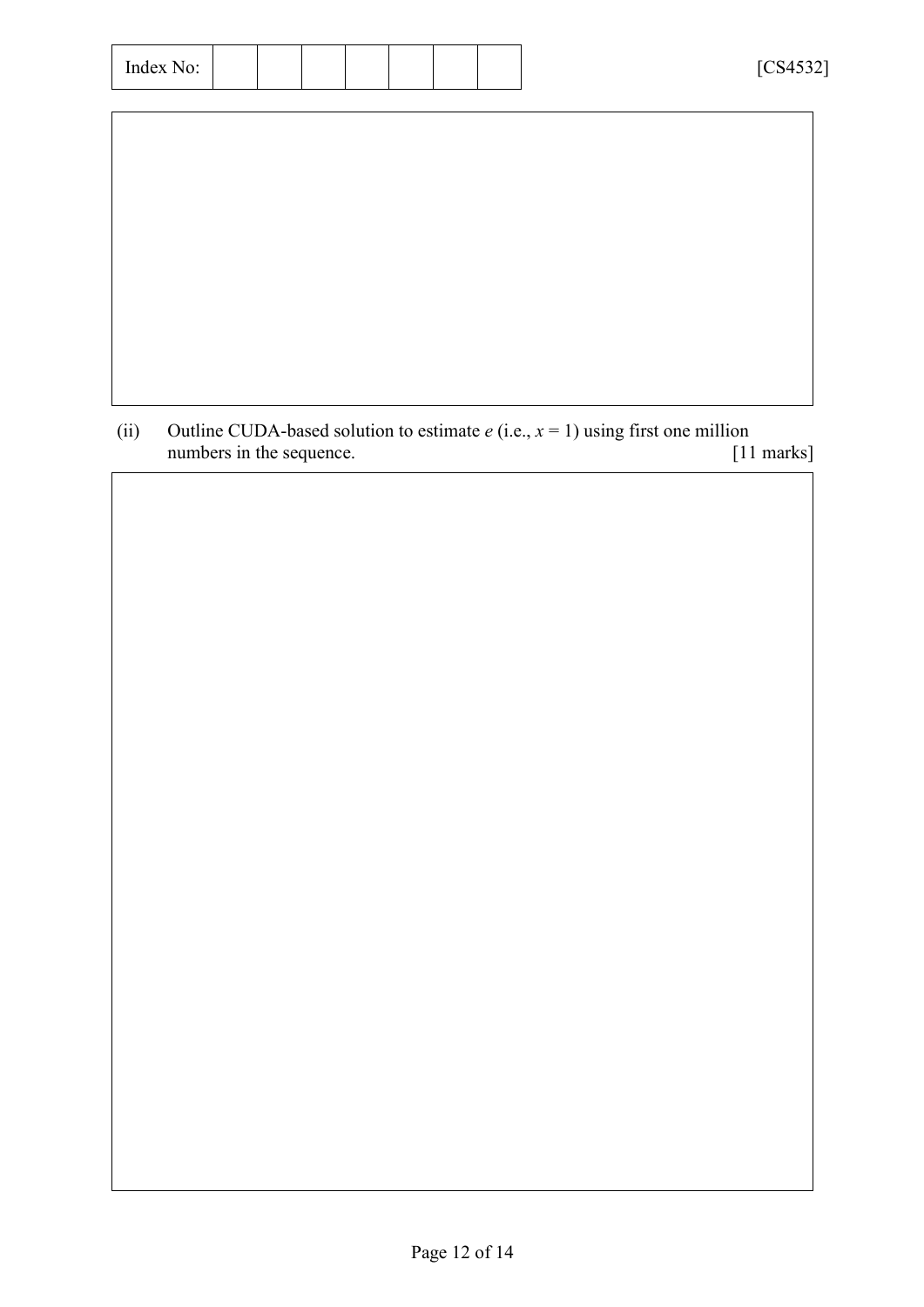(iii) Outline an MPI program (using pseudo code) to estimate  $e$  (i.e.,  $x = 1$ ) using first one million numbers in the sequence. Indicate MPI functions and key parameters (it is not essential to follow exact function signature). Result need to be in node 0. [11 marks]